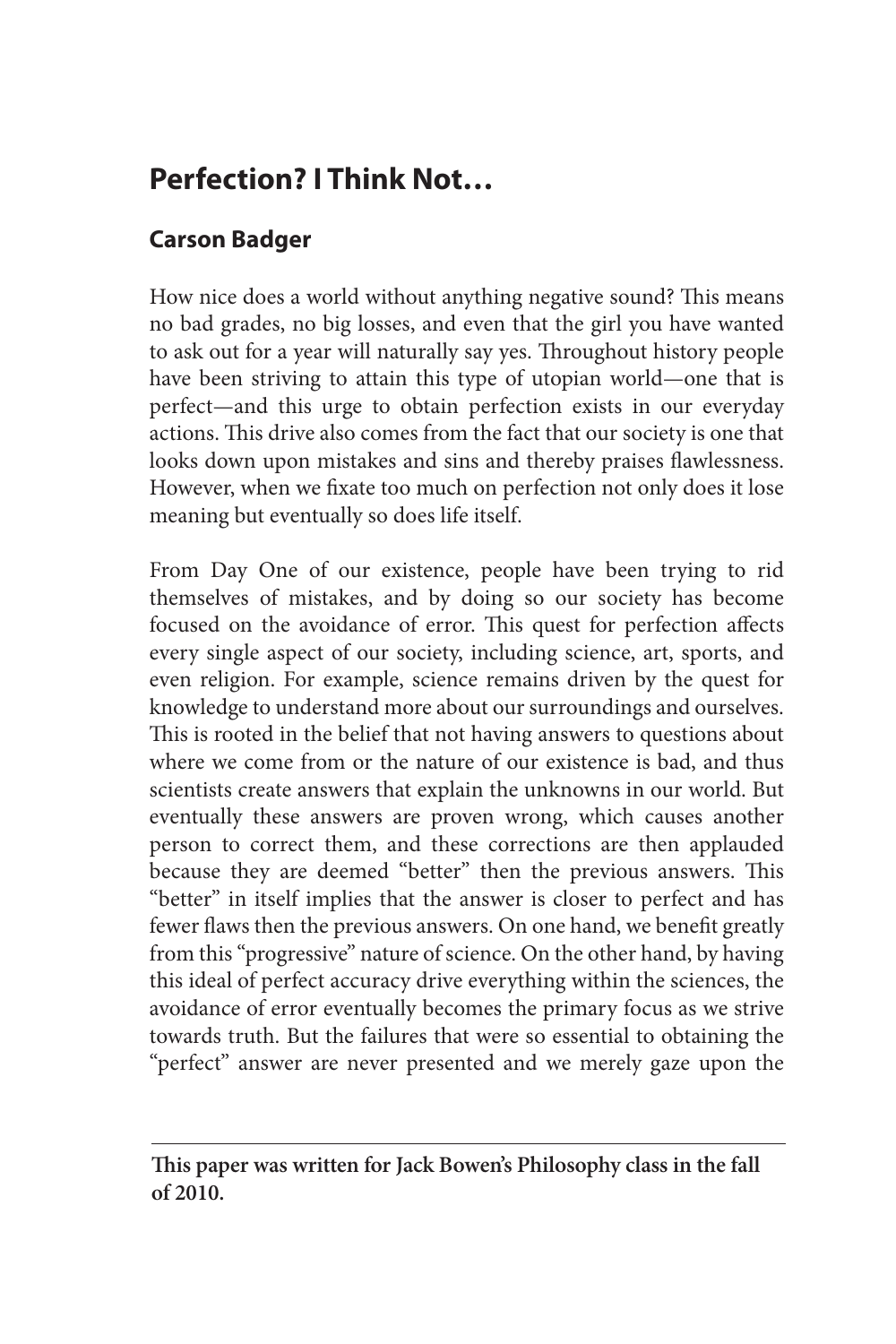shiny final product, and as a result, the imperfect work required to achieve the perfect falls by the wayside.

Another example is religion, which constantly looks down upon sinning—another word for messing up. By establishing rules for people to live their lives by, religions establish the path to being perfect, or as close to perfect as possible. If one follows this path, they can then obtain what each religion sees as perfect. But this is both ironic and contradictory, because each religion gives their followers a different path to achieve perfection. In Buddhism, once one stops craving and removes desire from one's life, one reaches Nirvana. But Christianity states that by following the Bible and acting in the "right" path—as determined by the Ten Commandments—one can go to heaven where one floats in the sky with angels. The problem is that religions across the world have different views about perfection. But if perfection involves having no flaws, why can't the major religions agree on its definition? Setting aside the fact that religions cannot agree on what perfection actually is, we still perceive immense rewards for pursuing perfection. Whether we're urged to get 100% on our tests, which can get us into the "best" college, or we're told to avoid sin, which is our ticket into heaven, our society celebrates the flawless and scorns the flawed. So why shouldn't we try to be perfect?

Despite the scientific, religious and academic benefits that come with aiming for it, a society solely dominated by perfection and the avoidance of mistakes is indeed a terrible one because numerous problems would arise in this case. First off, if the entire world was perfect, it would create a paradox. By absolutely abolishing any sort of error, then error would no longer exist and perfect would just be the norm. By just having good and no evil—which would be eradicated in a perfect world— the world would be even worse off. As contemporary philosopher John Hick writes, a world without evil "would be the worst of all possible worlds."1 In fact, any potential for good would then be eradicated. On the most simplistic levels, without hot, cold cannot exist. This is because both hot and cold are comparative substances, and if the state of "cold" never existed then hot in today's definition would not be the same. Another example involves human virtue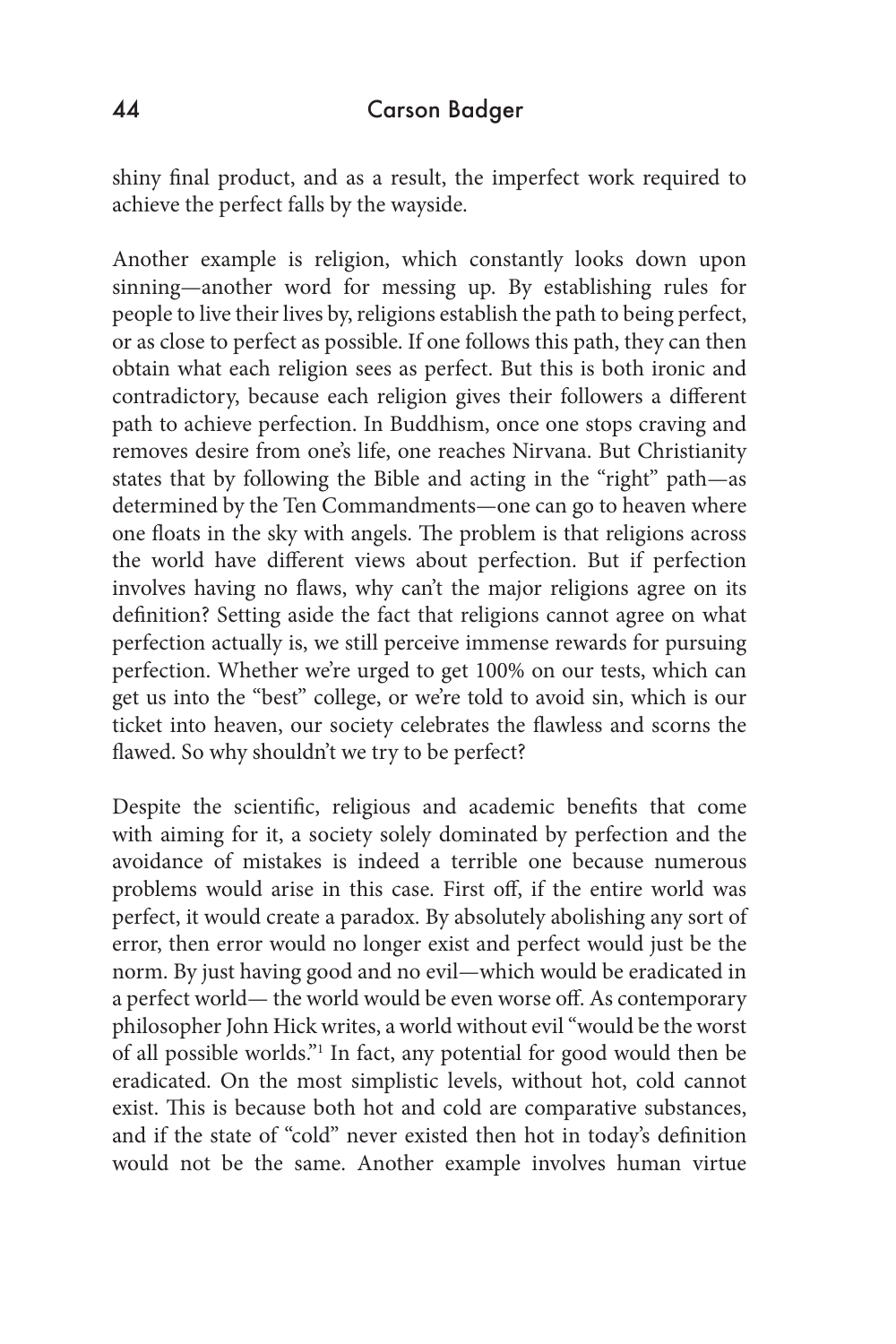and determination. Determination involves defying and overcoming an obstacle, but in a perfect world there is no original obstacle to overcome and thus determination cannot exist. So in a perfect world, basic human virtues that often define our character would never even come up. Even though problems and errors may seem detrimental to our society, they are actually the root of all human values and virtues. Furthermore, by having evil, people can achieve a greater good. In a perfect world, this greater good cannot be attained. Helen Keller once said, "The marvelous richness of human experience would lose something of rewarding joy if there were no limitations to overcome".<sup>2</sup> This comes from a person who was blind and deaf, who was able to overcome these to reach the joy she describes. In fact, philosopher Gottfried Leibniz argued that the world we live in is actually "the best of all possible worlds."3

But how does this understanding apply not only to myself, but also to the world? When talking about belief, William James makes an exceptional argument couched in one's creating an epistemological foundation, which directly relates to perfection. James' argument states that in life, one should seek truth and thus risk error. I feel that in life, one can't be scared of error. Indeed, our errors are essential to our existence and define us. Because of this belief, error is a non-issue. Errors may surely slow one's progress towards truth, but once one obtains that truth, errors are forgotten. For example, when a scientist makes a great discovery they don't look back and say, "Wow, I made so many errors, I never should have pursued this topic," but more likely say, "Wow, I made a lot of mistakes but in the end it was all worth it." In the end—and yes this is a somewhat utilitarian point of view—the benefits from truth trump the downfalls of making mistakes.

Another real life example is in Fiji, where the introduction of advertising caused an increase in eating disorders among the inhabitants. Before 1995, Western TV and advertising could not been seen in Fiji culture. But in 1995, magazines like *GQ* and *People* were introduced to the population and, not surprisingly, the women began to diet, which ultimately led to eating disorders. Because the media portrays skinny women and buff men, people in a society begin to think, "This is how I